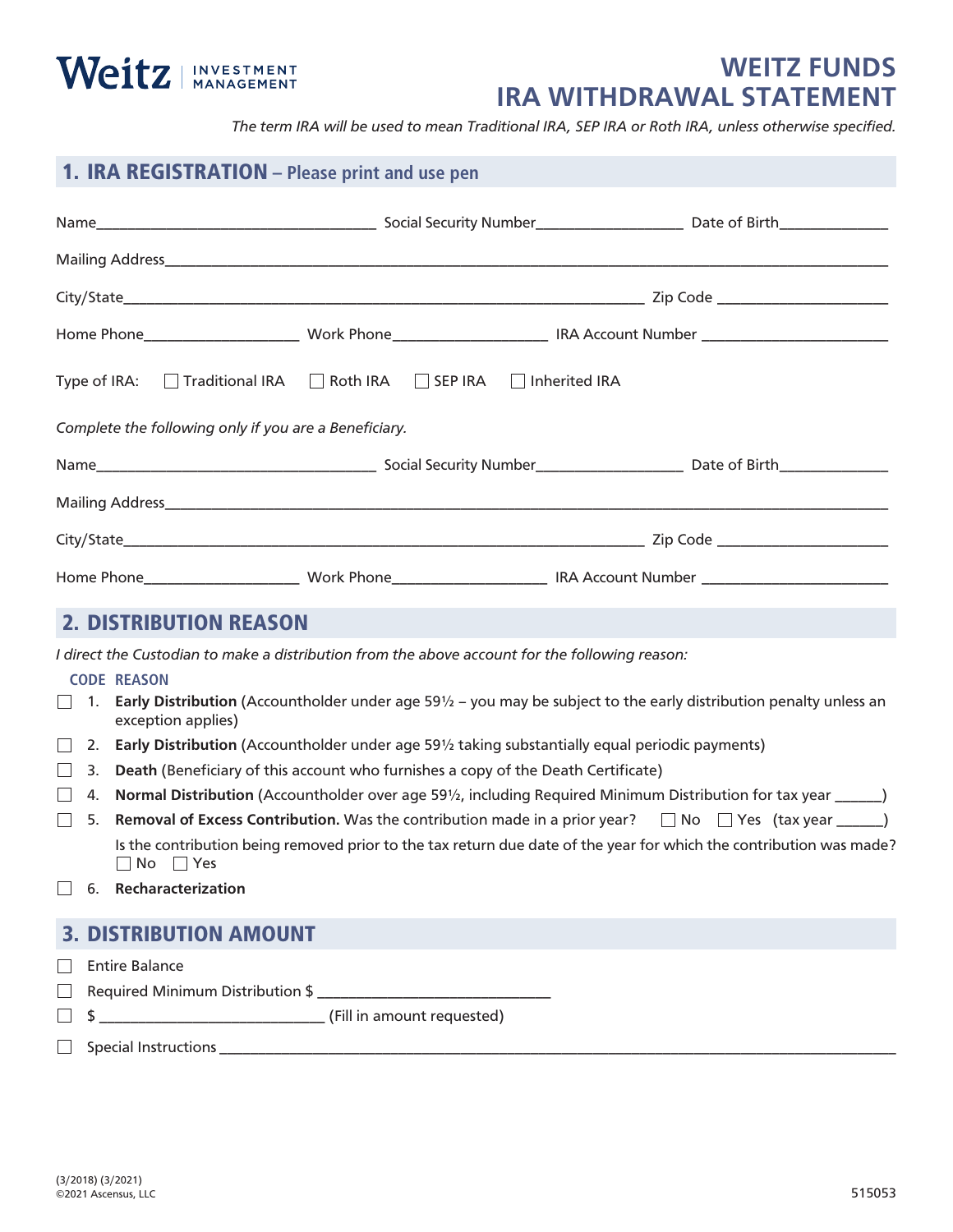## 4. METHOD OF PAYMENT

1. Date payment(s) commence(s):

- 2. Please send me the amount listed above (the amount will not be changed unless we receive written notification from you) and distribute to me:  $\Box$  One time  $\Box$  Annually  $\Box$  Monthly  $\Box$  Quarterly  $\Box$  Other
- 3. Please calculate the RMD each year and distribute to me:  $\Box$  Annually  $\Box$  Monthly  $\Box$  Quarterly  $\Box$  Other
- 4. Special Instructions (To set up a direct deposit to your bank, please contact Weitz Client Services for the correct form.)

#### 5. WITHHOLDING ELECTION **(Form W-4P/OMB No. 1545-0074)**

Please withhold Federal taxes at a rate of  $\_\_\_\_\_\$  (not less than 10%), or an amount of  $\frac{1}{2}$  $\Box$ 

 $\Box$  Please do not withhold any taxes.

 $\Box$  Other  $\Box$ 

**Please note:** If you do not make a selection above, we will automatically withhold 10% in taxes from all Traditional, Rollover, or SEP IRA distributions. Also, certain states may require that an additional amount be withheld.

## 6. SIGNATURES

I certify that I am the proper party to receive payment(s) from this IRA and that all information provided by me is true and accurate. I have read and understand the Rules and Conditions Applicable to Withdrawal on the reverse side of this form and agree to abide by those rules and conditions. I further certify that no tax advice has been given to me by the Custodian or Weitz Funds. All decisions regarding this withdrawal are my own. I expressly assume the responsibility for any adverse consequences which may arise from this withdrawal and I agree that neither the Custodian nor Weitz Funds shall in any way be held responsible.

IRA Holder or Beneficiary and the set of the set of the set of the set of the set of the set of the set of the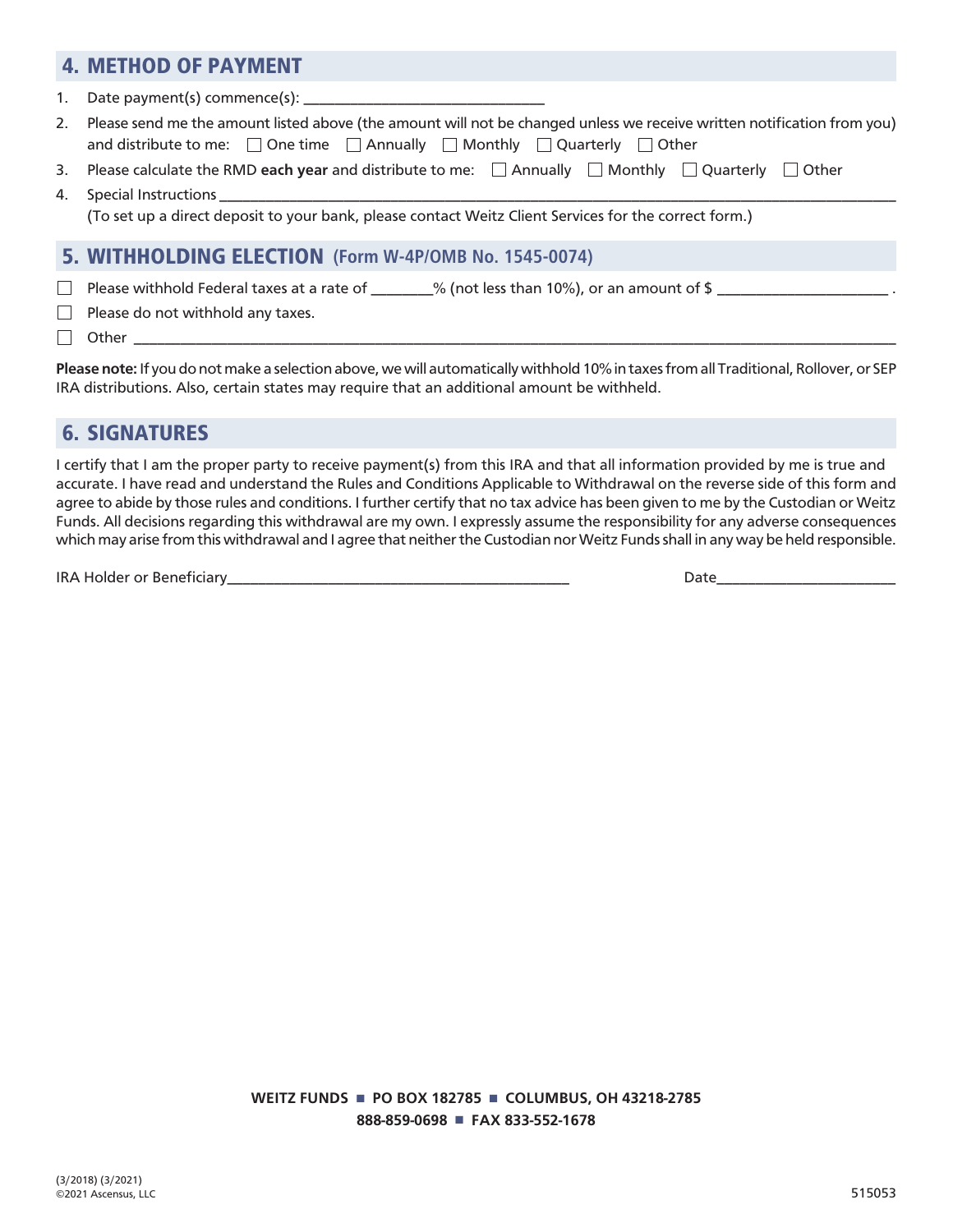# **Rules and Conditions Applicable to Withdrawal**

#### GENERAL INFORMATION

You must supply all requested information so the custodian can do the proper tax reporting. You may not request a distribution on behalf of another beneficiary.

#### DISTRIBUTION INFORMATION

If you are establishing periodic distributions from your IRA, you must:

- 1. Give the custodian the discretion to withdraw the funds from any investment instrument if you fail to indicate from which investment instrument amounts are to be withdrawn.
- 2. Continue receiving distributions in the instructed manner until: (a) you furnish the custodian new written instructions, (b) your death, or (c) your account is depleted, whichever occurs first.

## DISTRIBUTION REASON

You are required to give the reason for taking the withdrawal from the IRA.

1. If you are under 59½ and take a distribution from your IRA, you may be subject to the early distribution penalty. There are several exceptions to the early distribution penalty. You may not have to pay the 10% penalty if you are in one of the following situations:

You have unreimbursed medical expenses that are more than 7.5% of your adjusted gross income.

- The distributions are used to purchase medical insurance while you are unemployed and able to meet other qualifying conditions.
- You are disabled.
- The distributions are not more than your qualified education expenses.
- You use the distributions (up to \$10,000) to buy, build, or rebuild a first home.
- Qualified Reservist Distributions.

Please refer to IRS publication 590 or consult your tax advisor to determine if you qualify for one of the above exceptions.

- 2. If you are under 59½, certain distributions from your IRA in the form of "substantially equal periodic payments" may qualify for an exception to the early distribution penalty. In addition, direct conversions to a Roth IRA and distributions used to satisfy an IRS levy of the IRA are exempt from the early distribution penalty.
- 3. If you are requesting a distribution as a beneficiary, you must furnish proof, in a form acceptable to the custodian, to verify your entitlement to receive the distribution. Distributions paid to a beneficiary or to the IRA holder's estate are exempt from the 10% penalty tax.
- 4. If you are age 59½, you may take distributions at any time you wish from your Traditional IRA without incurring an IRS penalty. If this is a Traditional IRA, you are responsible for taking the annual required minimum distribution upon attainment of age 70½. You must pay the IRS a 50 percent penalty tax if you fail to take the required minimum distribution on time. If you are over age 59½ and otherwise qualify, your Roth IRA distributions are not included in your gross income.
- 5. If you have made an excess contribution to your IRA, you must take the appropriate steps to remove or redesignate the distribution. Depending upon when you take the necessary corrective action and the amount of the excess contribution, you may have to pay the IRS either an excess contribution or early distribution penalty tax, or both.
- 6. If you make a contribution to your Traditional/Roth IRA, you may recharacterize the amount by transferring it plus the earnings attributable to a Roth/Traditional IRA before your tax return due date (including extensions) for such year. Recharacterization may also be used, as described above, to reverse a Traditional IRA to Roth IRA conversion.

If this is a Traditional IRA, you must include all amounts you receive from the IRA in your gross income except amounts attributable to nondeductible contributions and amounts rolled back into a Traditional IRA or an employer's qualified plan.

If this is a Roth IRA, you must include all earnings you receive from the Roth IRA in your gross income unless you receive qualifying distributions or roll the distribution back into a Roth IRA within 60 days. You will receive distribution reports from the custodian to assist you with reporting this income.